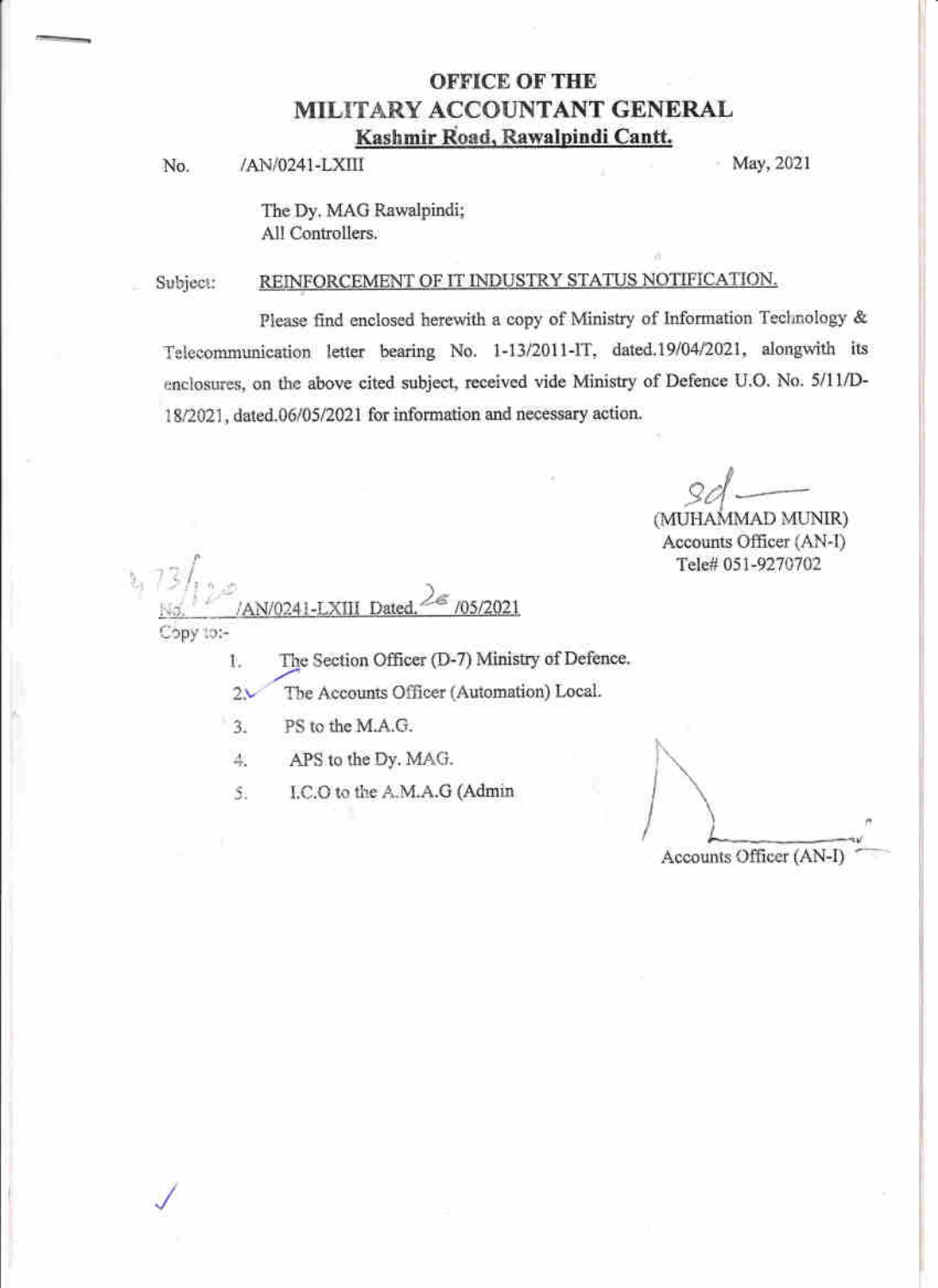

#### MINISTRY OF DEFENCE 7.R 7.8 (DEFENCE DIVISION) \*\*\*\*\* Rewateins Subject: - REINFORCEMENT **OF IT INDUSTRY STATUS NOTIFICATION**

Kindly find enclosed a copy of Ministry of Information Technology & Telecommunication letter bearing No. 1-13/2011-IT dated 19<sup>th</sup> April, 2021, alongwith its enclosures, on the above cited subject for information and necessary action, please.

**GOVERNMENT OF PAKIST/** 

(Hannan Ishfac Section Office

1 E MAY 202

MAG, Pakistan Military Accounts Deptt, Rawalpindi Surveyor General, Survey of Pakistan, Rawalpindi DG, Military Lands & Cantonments, Rawalpindi DG, Pakistan Armed Services Board, Rawalpindi DG, Pakistan Maritime Security Agency, Karachi DG, FGEIs (C/G) Directorate, Rawalpindi Dte Gen, ISI, Islamabad Director (Admin) JSHQ, Chaklala, Rawalpindi SD Dte (SD-1), GHQ, Rawalpindi Director (Admin) AHQ, Islamabad Director (Admin), NHQ, Islamabad

Amilos by

Min of Def.u.o.No. 5/11/D-18/2021 dated 6th May, 2021

Copy for information / follow up action to: -

## Snr JS-V, JS-I, JS-II, JS-IV, JS-VII, DS (Army-C) APS to JS-III

Copy for information, with reference to their letter quoted above to:-

Ministry of Information Technology & Telecommunication, (M. Taimur Khan), Joint Secretary (Admin), Islamabad.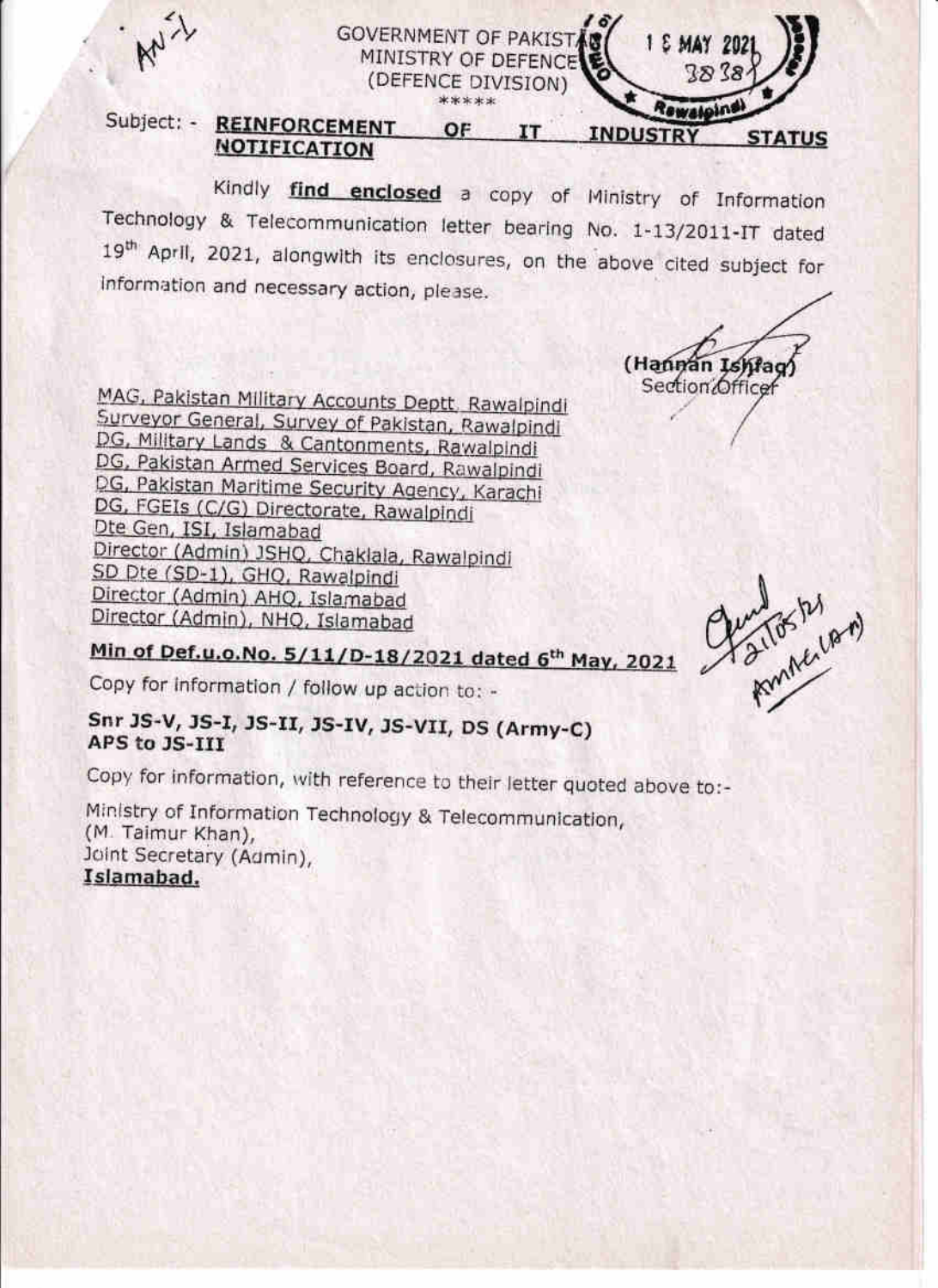# TO BE PUBLISHED IN THE GAZETTE OF PAKISTAN PART-III

tradination

GOVERNMENT OF PAKISTAN MINISTRY OF INDUSTRIES & INVESTMENT

Islamobad, the 5th March, 1997.

**LI COLA THEF** 

כיו וינו

**LIVE UP WELL** 

ak.

# NOTIFICATION

No.3(2)/97-INV-IV. The Government of Pakistan is pleased to declare the Computer Software Information Technology (IT) as an 'Industry' with immediate effect.

to the line agent of concern to the lines

A suitable to the most fifted site. I have a light X (Sikander Hayat Maken) Deputy Secretary

> The Manager, Printing Corporation of Pakistan Press. ISLAMABAD, **MINERAL ARTICLE AND INCOME.**

Copy for information to :-

**STEALTH AND CONDUCT** 

lead if animates and menod is a

**College** 

**DAY NY THE** 

计人程 我们有

- Prime Minister's Secretarias Islamabad.  $22.$
- Ministry of Finance, Islamabad.  $a_{2}$
- Central Board of Revenue, Irlansinad.  $03.$
- Ministry of Commerce, Islamabod.  $04.$
- Cabinet Division, Islamsbad.  $05.$
- Ministry of Science & Tachnology, Jalentaliad.  $06.$
- Board of Investment, Islamabad. 07.
- State Bank of Pakistan, Karachi.  $08.$
- All Benks / DFI's. 09
- Federation of Pakistan Chamber of Commerce & Industry,  $5/10$ Karachi.

use implicit plan

/ Sikander Hayat Maken ) Deputy Secretary

when you get the contental process of the unique the second content is a contr bells and the latter than you when it was prepared thattacould know as a fill by compact the second set of barbanel fasci meride ale maniali agent a ciperali a

The sound processes the sign from